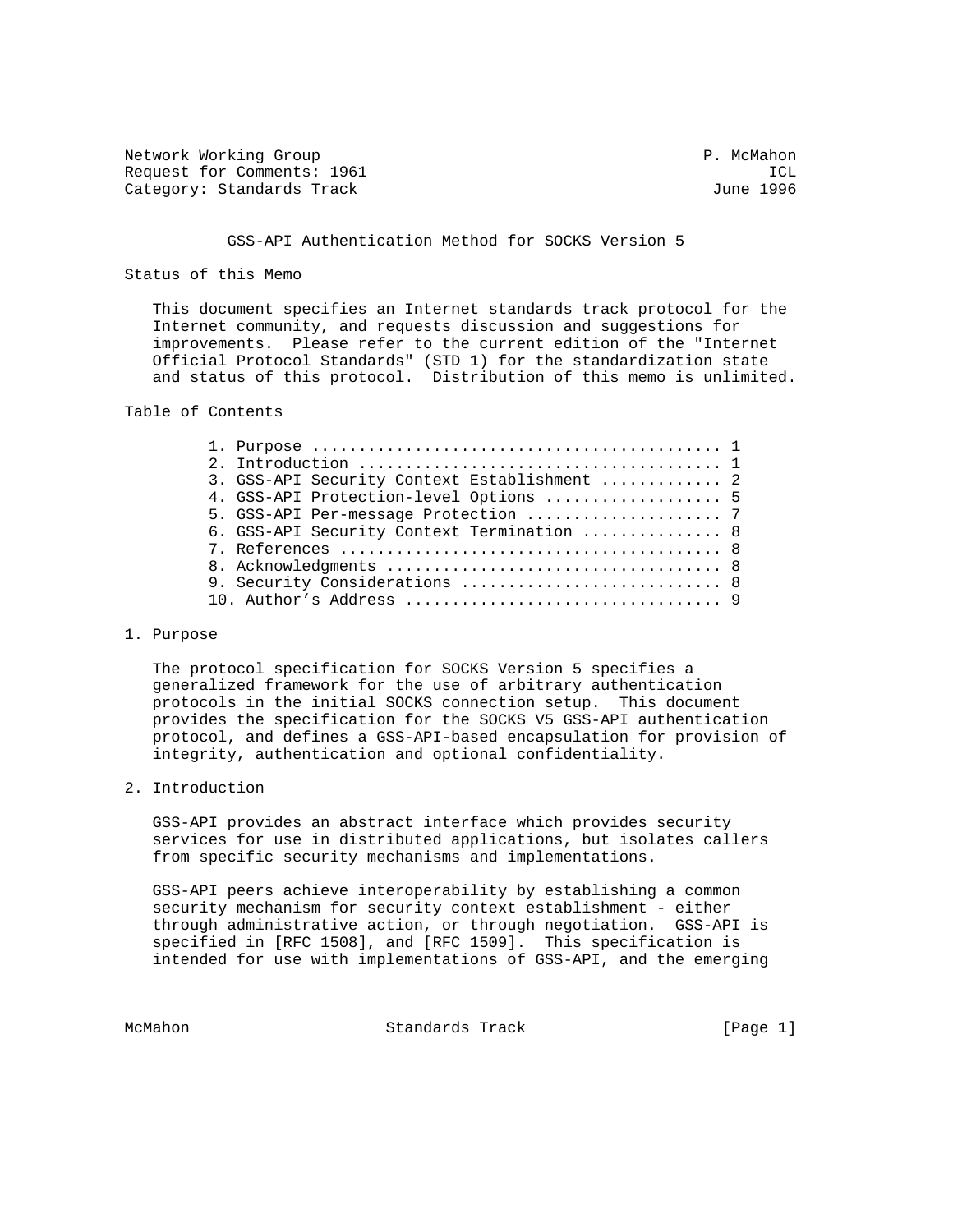GSS-API V2 specification.

 The approach for use of GSS-API in SOCKS V5 is to authenticate the client and server by successfully establishing a GSS-API security context - such that the GSS-API encapsulates any negotiation protocol for mechanism selection, and the agreement of security service options.

 The GSS-API enables the context initiator to know what security services the target supports for the chosen mechanism. The required level of protection is then agreed by negotiation.

 The GSS-API per-message protection calls are subsequently used to encapsulate any further TCP and UDP traffic between client and server.

- 3. GSS-API Security Context Establishment
- 3.1 Preparation

 Prior to use of GSS-API primitives, the client and server should be locally authenticated, and have established default GSS-API credentials.

 The client should call gss\_import\_name to obtain an internal representation of the server name. For maximal portability the default name\_type GSS\_C\_NULL\_OID should be used to specify the default name space, and the input name\_string should treated by the client's code as an opaque name-space specific input.

 For example, when using Kerberos V5 naming, the imported name may be of the form "SERVICE:socks@socks\_server\_hostname" where "socks\_server\_hostname" is the fully qualified host name of the server with all letters in lower case. Other mechanisms may, however, have different name forms, so the client should not make assumptions about the name syntax.

3.2 Client Context Establishment

The client should then call gss\_init\_sec\_context, typically passing:

 GSS\_C\_NO\_CREDENTIAL into cred\_handle to specify the default credential (for initiator usage),

 GSS\_C\_NULL\_OID into mech\_type to specify the default mechanism,

McMahon **Standards Track** [Page 2]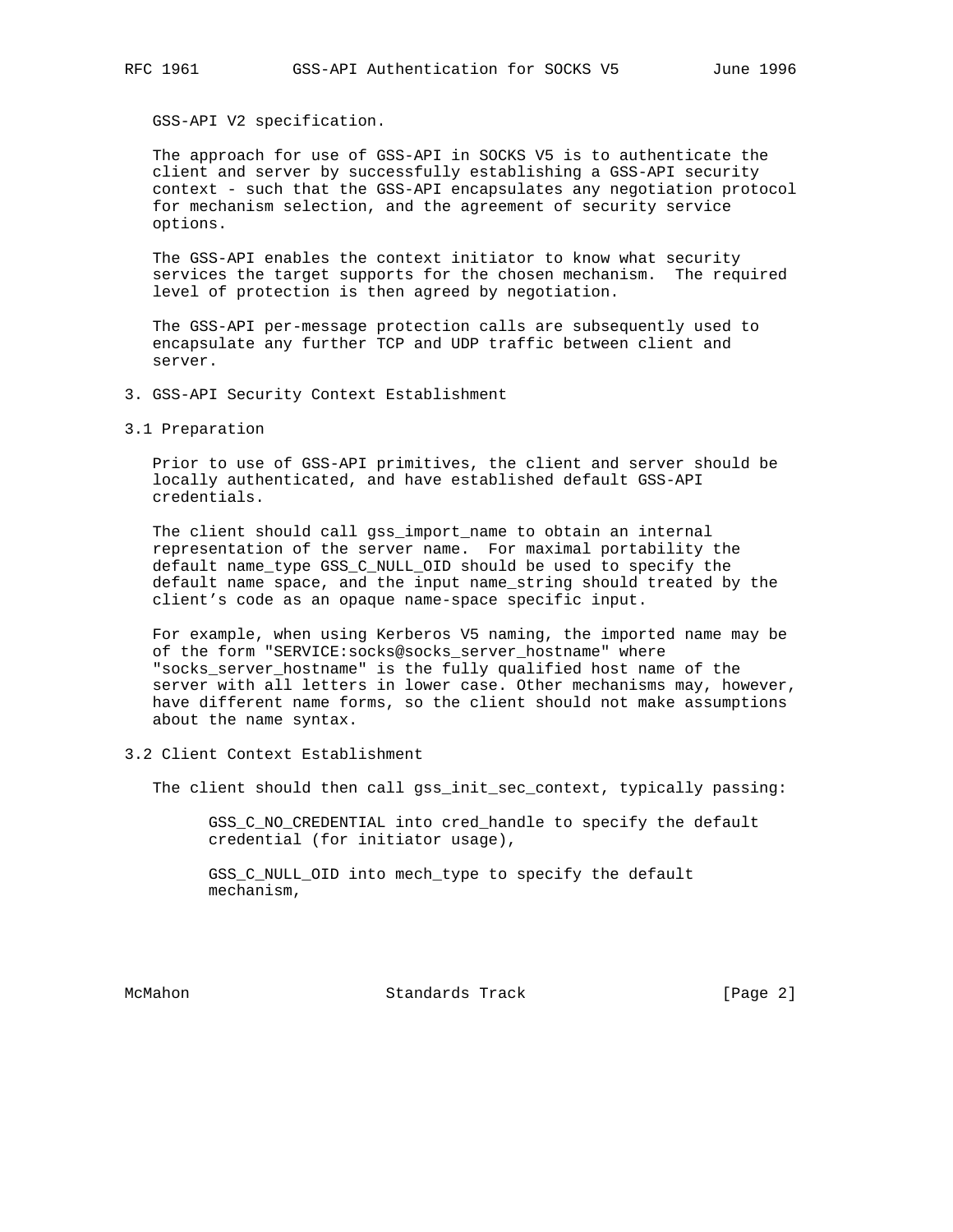GSS\_C\_NO\_CONTEXT into context\_handle to specify a NULL context (initially), and,

the previously imported server name into target\_name.

 The client must also specify its requirements for replay protection, delegation, and sequence protection via the gss\_init\_sec\_context req\_flags parameter. It is required by this specification that the client always requests these service options (i.e. passes GSS C MUTUAL FLAG | GSS C REPLAY FLAG | GSS C DELEG FLAG | GSS\_C\_SEQUENCE\_FLAG into req\_flags).

 However, GSS\_C\_SEQUENCE\_FLAG should only be passed in for TCP-based clients, not for UDP-based clients.

3.3 Client Context Establishment Major Status codes

 The gss\_init\_sec\_context returned status code can take two different success values:

- If gss\_init\_sec\_context returns GSS\_S\_CONTINUE\_NEEDED, then the client should expect the server to issue a token in the subsequent subnegotiation response. The client must pass the token to another call to gss\_init\_sec\_context, and repeat this procedure until "continue" operations are complete.
- If gss\_init\_sec\_context returns GSS\_S\_COMPLETE, then the client should respond to the server with any resulting output token.

 If there is no output\_token, the client should proceed to send the protected request details, including any required message protection subnegotiation as specified in sections 4 and 5 below.

## 3.4 Client initial token

 The client's GSS-API implementation then typically responds with the resulting output\_token which the client sends in a message to the server.

|  | + ver   mtyp   len   token                     |
|--|------------------------------------------------|
|  | $+$ 0x01   0x01   0x02   up to 2^16 - 1 octets |

McMahon Standards Track [Page 3]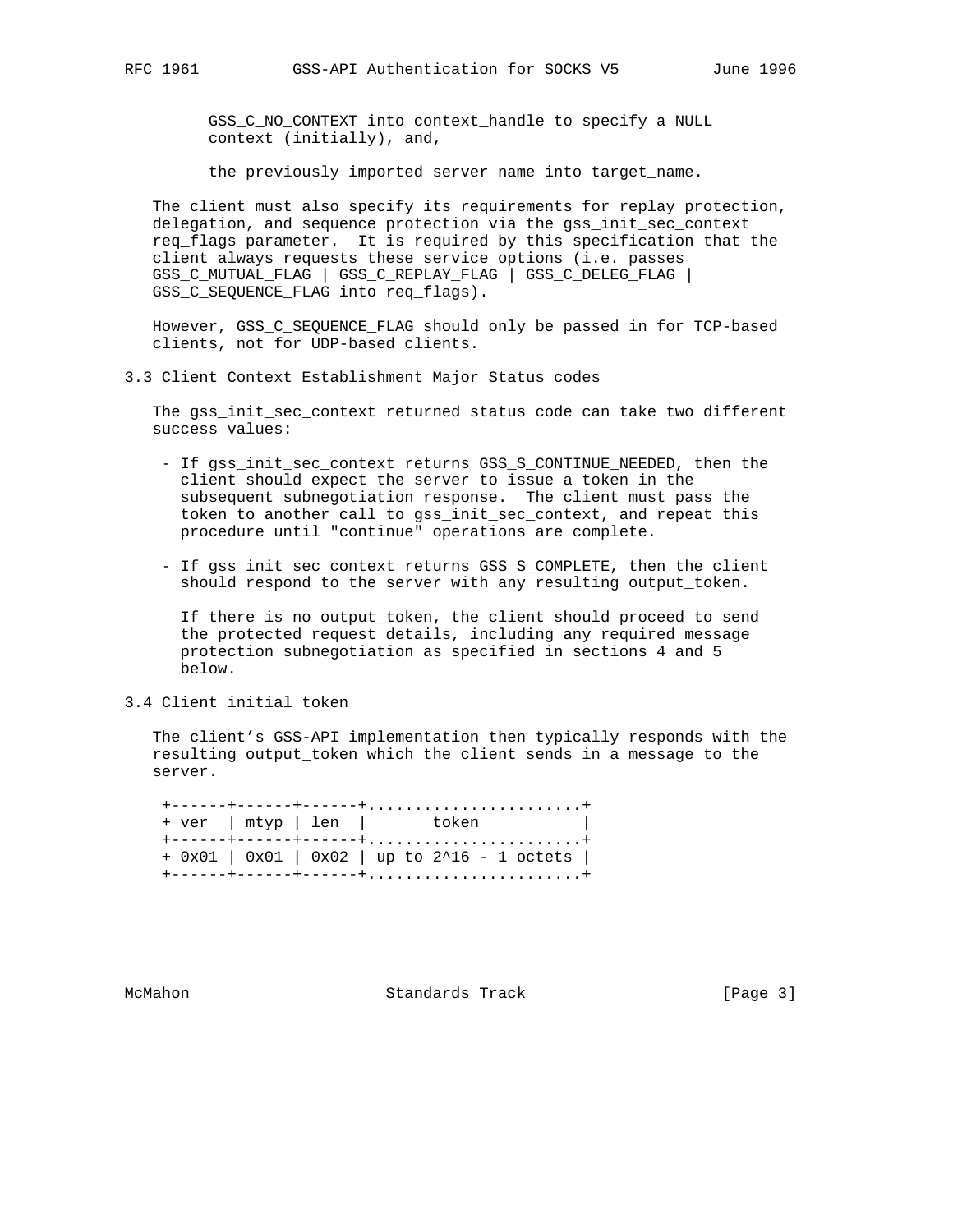Where:

- "ver" is the protocol version number, here 1 to represent the first version of the SOCKS/GSS-API protocol
- "mtyp" is the message type, here 1 to represent an authentication message
- "len" is the length of the "token" field in octets
- "token" is the opaque authentication token emitted by GSS-API
- 3.5 Client GSS-API Initialisation Failure

 If, however, the client's GSS-API implementation failed during gss\_init\_sec\_context, the client must close its connection to the server.

3.6 Server Context Establishment

 For the case where a client successfully sends a token emitted by gss\_init\_sec\_context() to the server, the server must pass the client-supplied token to gss\_accept\_sec\_context as input\_token.

 When calling gss\_accept\_sec\_context() for the first time, the context\_handle argument is initially set to GSS\_C\_NO\_CONTEXT.

 For portability, verifier\_cred\_handle is set to GSS\_C\_NO\_CREDENTIAL to specify default credentials (for acceptor usage).

 If gss\_accept\_sec\_context returns GSS\_CONTINUE\_NEEDED, the server should return the generated output\_token to the client, and subsequently pass the resulting client supplied token to another call to gss\_accept\_sec\_context.

 If gss\_accept\_sec\_context returns GSS\_S\_COMPLETE, then, if an output\_token is returned, the server should return it to the client.

 If no token is returned, a zero length token should be sent by the server to signal to the client that it is ready to receive the client's request.

McMahon Standards Track [Page 4]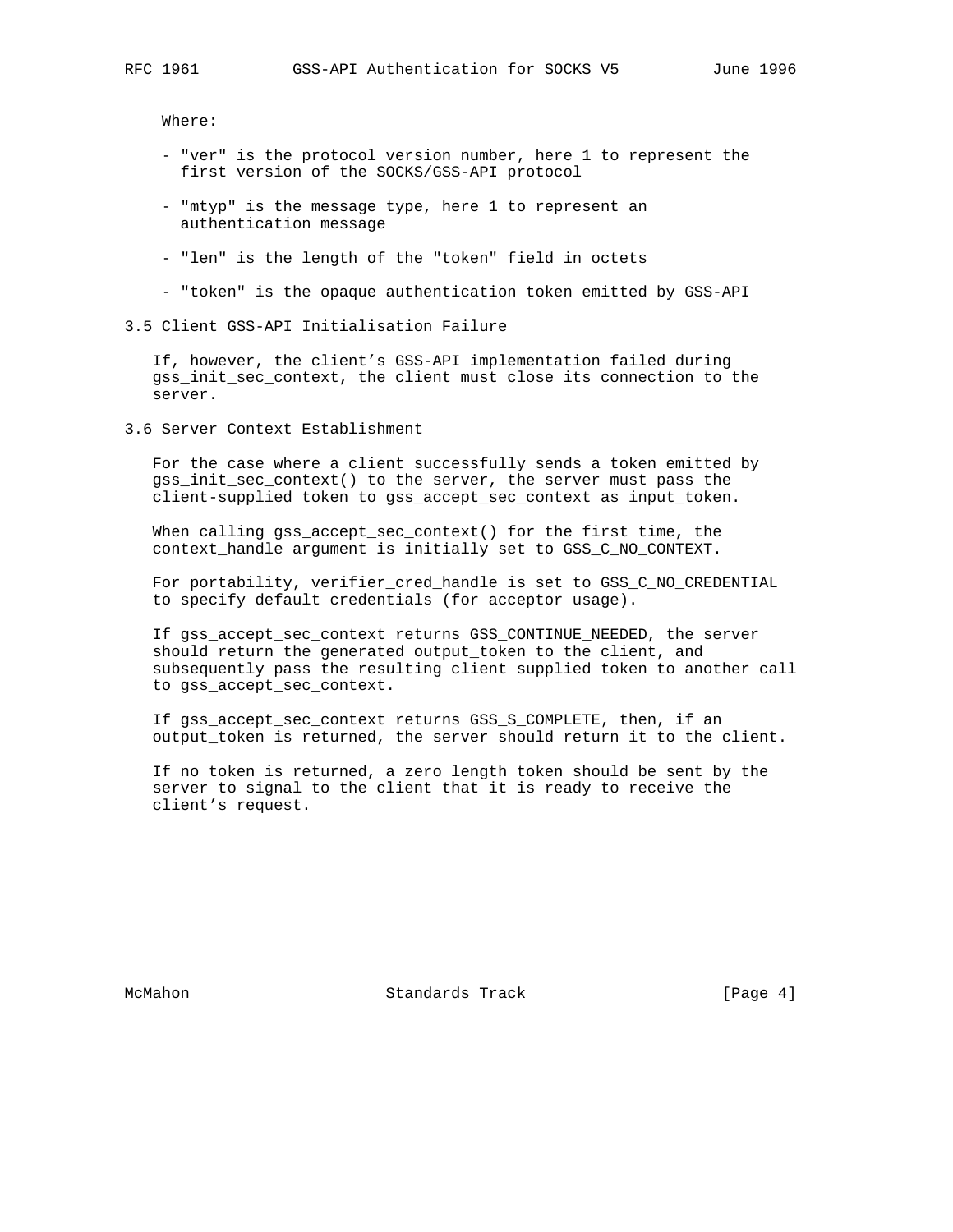3.7 Server Reply

 In all continue/confirmation cases, the server uses the same message type as for the client -> server interaction.

 +------+------+------+.......................+ + ver | mtyp | len | token | +------+------+------+.......................+ + 0x01 | 0x01 | 0x02 | up to 2^16 - 1 octets | +------+------+------+.......................+

3.8 Security Context Failure

 If the server refuses the client's connection for any reason (GSS-API authentication failure or otherwise), it will return:

 +------+------+ + ver | mtyp | +------+------+ + 0x01 | 0xff | +------+------+

Where:

- "ver" is the protocol version number, here 1 to represent the first version of the SOCKS/GSS-API protocol
- "mtyp" is the message type, here 0xff to represent an abort message
- 4. GSS-API Protection-level Options
- 4.1 Message protection

 Establishment of a GSS-API security context enables comunicating peers to determine which per-message protection services are available to them through the gss\_init\_sec\_context() and gss\_accept\_sec\_context() ret\_flags GSS\_C\_INTEG\_FLAG and GSS C\_CONF\_FLAG which respectively indicate message integrity and confidentiality services.

 It is necessary to ensure that the message protection applied to the traffic is appropriate to the sensitivity of the data, and the severity of the threats.

McMahon Standards Track [Page 5]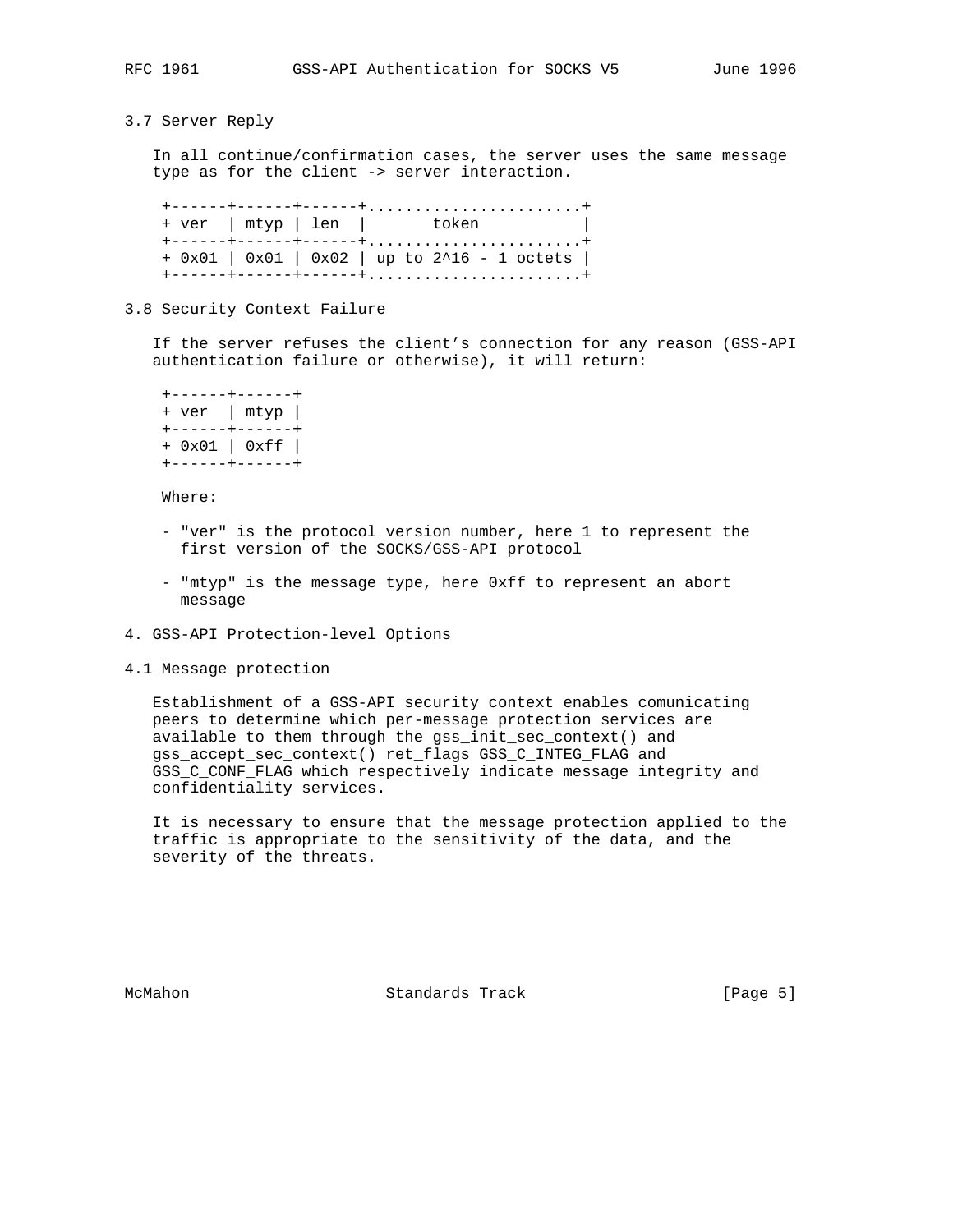### 4.2 Message Protection Subnegotiation

 For TCP and UDP clients and servers, different levels of protection are possible in the SOCKS V5 protocol, so an additional subnegotiation stage is needed to agree the message protection level. After successful completion of this subnegotiation, TCP and UDP clients and servers use GSS-API encapsulation as defined in section 5.1.

 After successful establishment of a GSS-API security context, the client's GSS-API implementation sends its required security context protection level to the server. The server then returns the security context protection level which it agrees to - which may or may not take the the client's request into account.

 The security context protection level sent by client and server must be one of the following values:

- 1 required per-message integrity
- 2 required per-message integrity and confidentiality
- 3 selective per-message integrity or confidentiality based on local client and server configurations

 It is anticipated that most implementations will agree on level 1 or 2 due to the practical difficulties in applying selective controls to messages passed through a socks library.

4.3 Message Protection Subnegotiation Message Format

 The security context protection level is sent from client to server and vice versa using the following protected message format:

 +------+------+------+.......................+ + ver | mtyp | len | token | +------+------+------+.......................+ + 0x01 | 0x02 | 0x02 | up to 2^16 - 1 octets | +------+------+------+.......................+

Where:

- "ver" is the protocol version number, here 1 to represent the first version of the SOCKS/GSS-API protocol
- "mtyp" is the message type, here 2 to represent a protection -level negotiation message
- "len" is the length of the "token" field in octets

McMahon Standards Track [Page 6]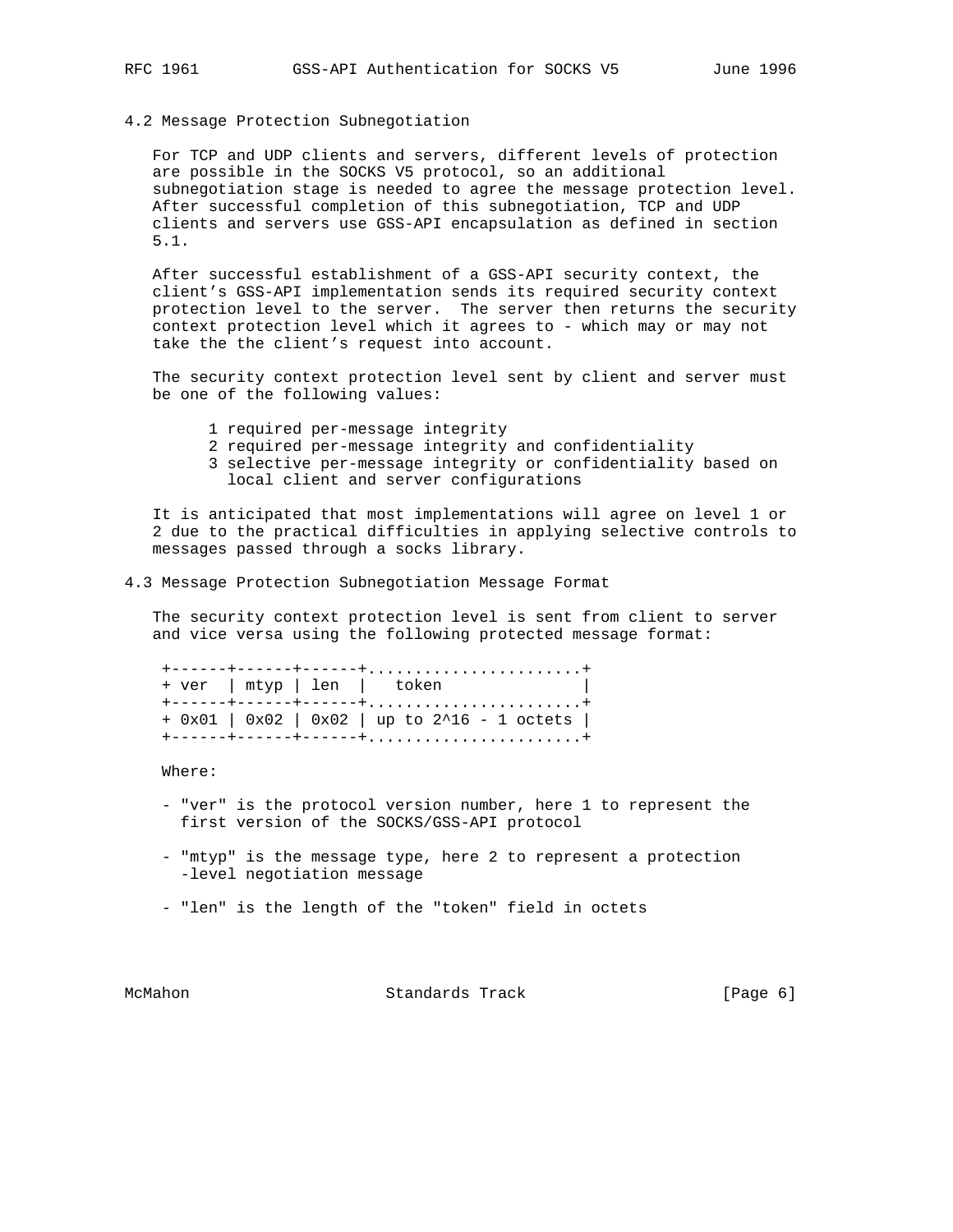- "token" is the GSS-API encapsulated protection level

4.4 Message Protection Subnegotiation Message Generation

 The token is produced by encapsulating an octet containing the required protection level using gss\_seal()/gss\_wrap() with conf\_req set to FALSE. The token is verified using gss\_unseal()/ gss\_unwrap().

 If the server's choice of protection level is unacceptable to the client, then the client must close its connection to the server

5. GSS-API Per-message Protection

 For TCP and UDP clients and servers, the GSS-API functions for encapsulation and de-encapsulation shall be used by implementations i.e. gss\_seal()/gss\_wrap(), and gss\_unseal()/ gss\_unwrap().

 The default value of quality of protection shall be specified, and the use of conf\_req\_flag shall be as determined by the previous subnegotiation step. If protection level 1 is agreed then conf\_req\_flag MUST always be FALSE; if protection level 2 is agreed then conf\_req\_flag MUST always be TRUE; and if protection level 3 is agreed then conf\_req is determined on a per-message basis by client and server using local configuration.

All encapsulated messages are prefixed by the following framing:

|  | + ver   mtyp   len   token                     |
|--|------------------------------------------------|
|  | $+$ 0x01   0x03   0x02   up to 2^16 - 1 octets |

Where:

- "ver" is the protocol version number, here 1 to represent the first version of the SOCKS/GSS-API protocol
- "mtyp" is the message type, here 3 to represent encapulated user data
- "len" is the length of the "token" field in octets
- "token" is the user data encapsulated by GSS-API

McMahon Standards Track [Page 7]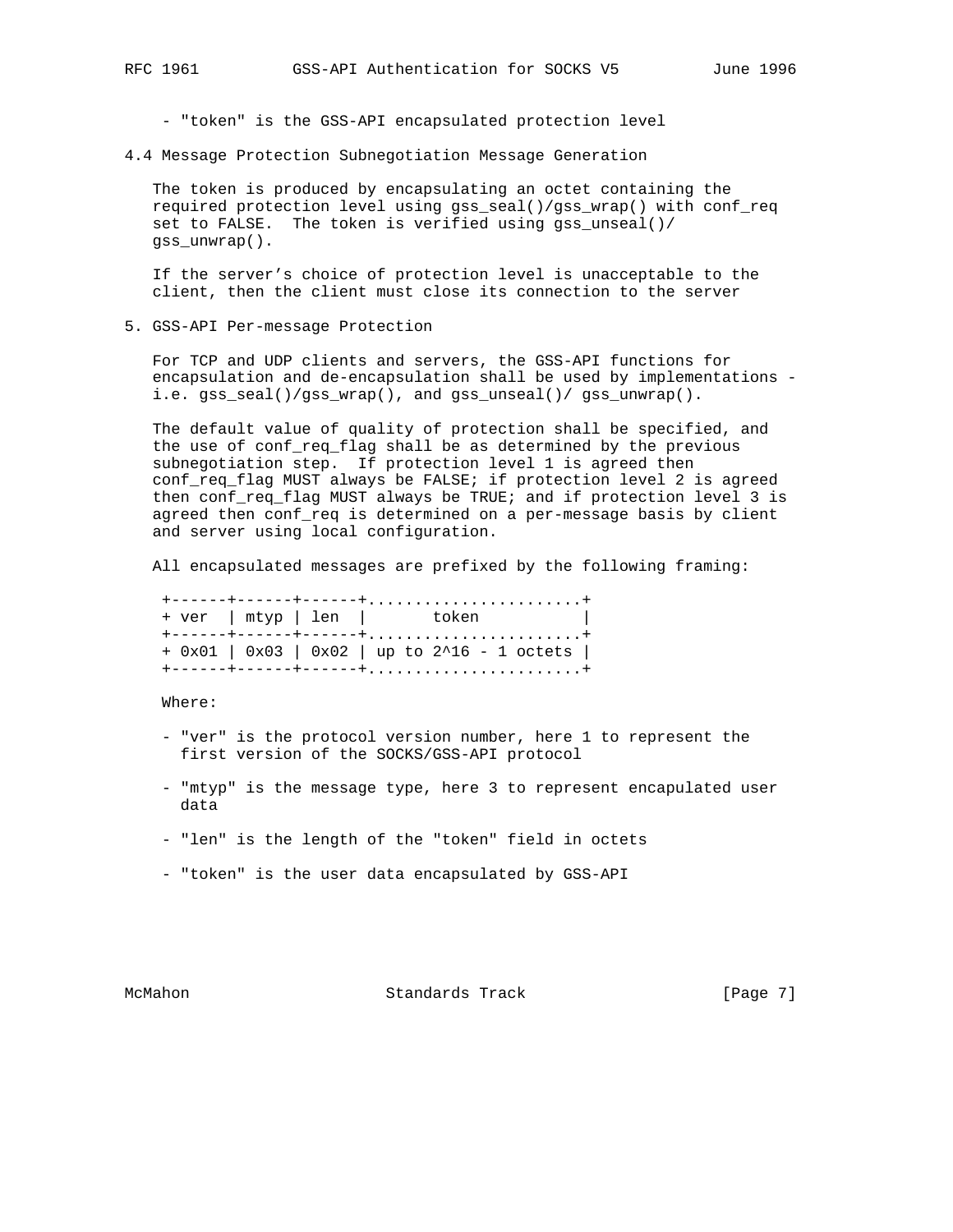6. GSS-API Security Context Termination

 The GSS-API context termination message (emitted by gss delete sec context) is not used by this protocol.

 When the connection is closed, each peer invokes gss\_delete\_sec\_context() passing GSS\_C\_NO\_BUFFER into the output\_token argument.

7. References

 [RFC 1508] Linn, J., "Generic Security Service API", September 1993.

 [RFC 1509] Wray, J., "Generic Security Service API : C-bindings", September 1993.

 [SOCKS V5] Leech, M., Ganis, M., Lee, Y., Kuris, R., Koblas, D., and L. Jones, "SOCKS Protocol V5", RFC 1928, April 1996.

8. Acknowledgment

 This document builds from a previous memo produced by Marcus Leech (BNR) - whose comments are gratefully acknowleged. It also reflects input from the AFT WG, and comments arising from implementation experience by Xavier Gosselin (IUT Lyons).

9. Security Considerations

 The security services provided through the GSS-API are entirely dependent on the effectiveness of the underlying security mechanisms, and the correctness of the implementation of the underlying algorithms and protocols.

 The user of a GSS-API service must ensure that the quality of protection provided by the mechanism implementation is consistent with their security policy.

 In addition, where negotiation is supported under the GSS-API, constraints on acceptable mechanisms may be imposed to ensure suitability for application to authenticated firewall traversal.

McMahon Standards Track [Page 8]